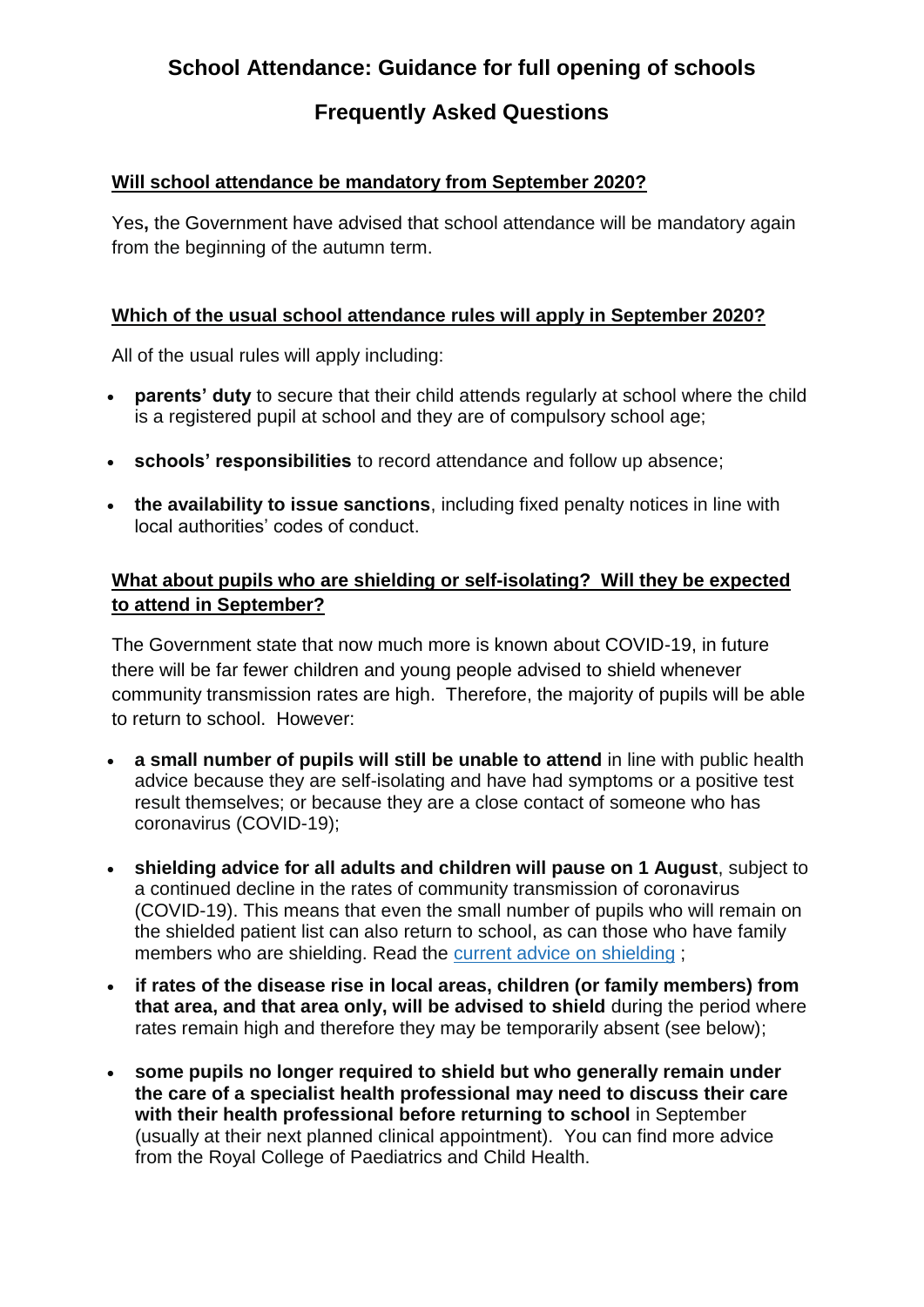## **What if a pupil is unable to attend school because they are complying with clinical and / or public health advice?**

The Government expects schools to be able to immediately offer them access to remote education and schools should monitor engagement with this activity as set out in Government guidance.

Where children are not able to attend school as parents are following clinical and/or public health advice, absence **will not be penalised**.

### **What about pupils and families who are anxious about returning to school / their educational setting?**

The Government have made it clear that all other pupils must attend school. They state that schools should **bear in mind the potential concerns** of pupils, parents and households who may be reluctant or anxious about returning and **put the right support in place to address this.** This may include pupils who have themselves been shielding previously but have been advised that this is no longer necessary, those living in households where someone is clinically vulnerable, or those concerned about the comparatively increased risk from coronavirus (COVID-19), including those from Black, Asian and Minority Ethnic (BAME) backgrounds or who have certain conditions such as obesity and diabetes.

If parents of pupils with significant risk factors are concerned, we **recommend settings discuss their concerns and provide reassurance of the measures** they are putting in place to reduce the risk in school. Settings should be clear with parents that pupils of compulsory school age must be in school unless a statutory reason applies (for example, if the pupil has been granted a leave of absence, is unable to attend because of sickness, is absent for a necessary religious observance).

The Government recognise that some children and young people with **EHC plans will need preparation for their return** to full provision. This might include, for instance, visits to the setting, social stories, and any other approaches that settings and local authorities would normally use to enable a child or young person with SEND who has spent some time out of education, to return to full time attendance.

#### **What actions are schools and local authorities expected to take?**

The Government are asking schools to **work with families to secure regular school attendance from the start of term** as this will be essential to help pupils catch up on missed education, make progress and promote their wellbeing and wider development.

The Government are also asking schools and local authorities to:

- communicate **clear and consistent expectations** around school attendance to families (and any other professionals who work with the family where appropriate) **throughout the summer ahead of the new school year**;
- **identify pupils** who are reluctant or anxious about returning or who are at risk of disengagement and **develop plans for re-engaging them**. This should include disadvantaged and vulnerable children and young people, especially those who were persistently absent prior to the pandemic or who have not engaged with school regularly during the pandemic: